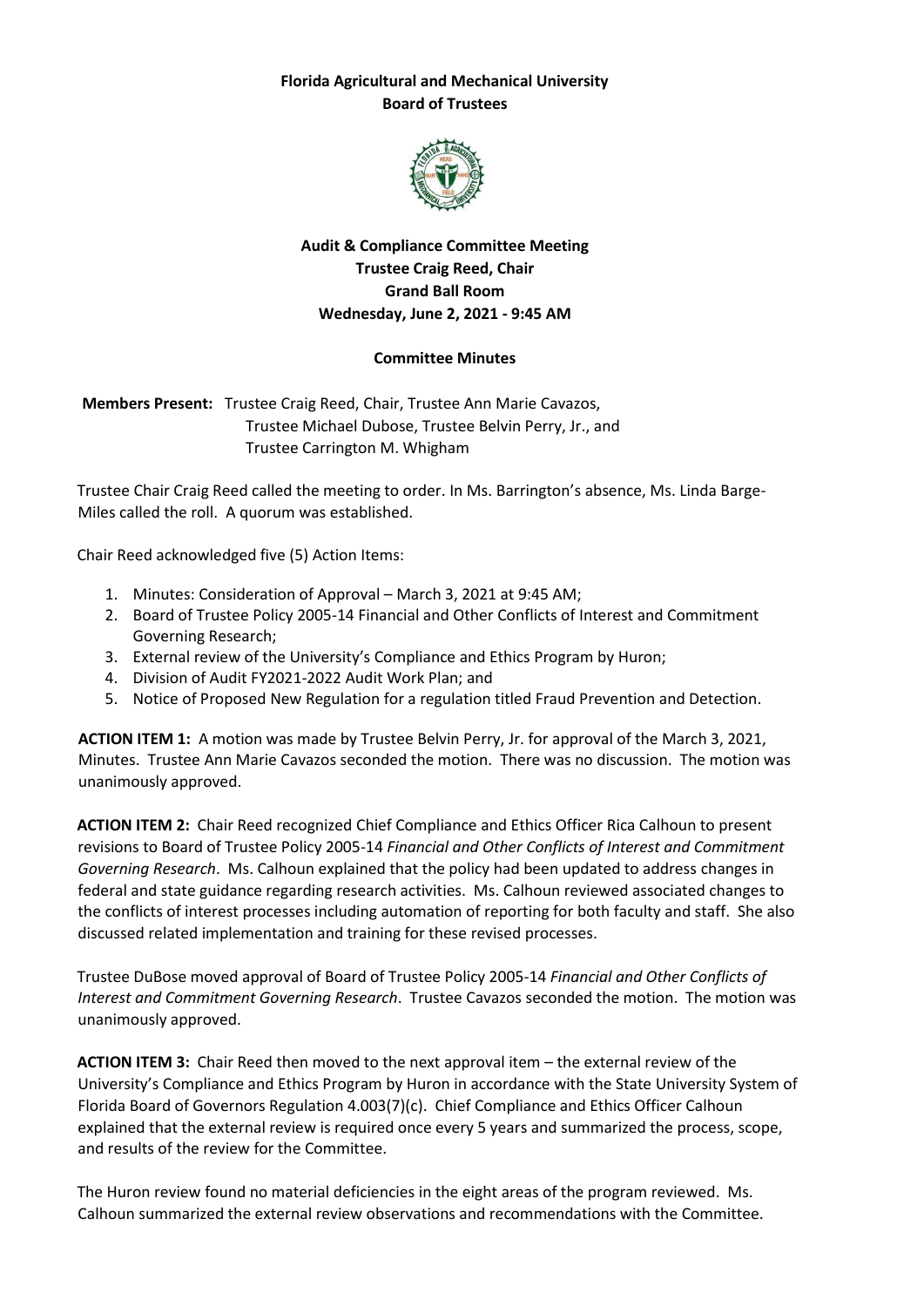Audit & Compliance Committee Meeting Grand Ball Room- Wednesday, June 2, 2021 Page 2

Huron made recommendations regarding program resources; a central repository for policies, procedures and other guidance documents; compliance training; BOT training; risk ownership process; risk owner roles and responsibilities; and enforcement for non-compliance.

Chair Reed opened the floor to questions and comments. Board members asked questions and commended Ms. Calhoun and her team for their progress in implementing an effective compliance and ethics program. Discussion surrounded the topic of BOT training and consistency of actions for identified instances of non-compliance.

Trustee Perry moved approval of the external review of the University's Compliance and Ethics Program. Trustee Cavazos seconded the motion. The motion was unanimously approved by the Committee.

**ACTION ITEM 4:** Chair Reed moved to the fourth action item – consideration of approval for the Division of Audit's proposed *Fiscal Year 2021-20221 Audit Work Plan*. VP Maleszewski reviewed the audit work plan with the committee. This plan is required by regulation, professional standards, and the Division's charter document. The work plan includes Assurance Services; Advisory Services; Taskforces and Committees; Continuous Monitoring; Follow-up, Investigations, and Risk Assessments; and Internal Audit Administration.

Trustees asked questions regarding diversity and inclusion and discussed alignment with the State Univesity System of Florida Board of Governors' diversity and inclusion efforts. Following discussion, Chair Reed asked for a motion to approve the Division of Audits proposed *Fiscal Year 2021-20221 Audit Work Plan*. Trustee DuBose moved approval and the motion was seconded by Trustee Perry. The motion was unanimously approved.

**ACTION ITEM 5:** Chair Reed moved on to the fifth action item - the Notice of Proposed New Regulation for a regulation titled *Fraud Prevention and Detection*. The Board of Governors approved a system fraud regulation in March 2021 requiring each system univesity to adopt a fraud regulation. The FAMU BOT had previously approved BOT Policy 2020-01 in December 2020 entitled *Fraud Prevention and Detection*. This new regulation supplements the existing policy and, when fully approved, will bring the FAMU into compliance with the March 2021 BOG regulation. VP Maleszewski briefly reviewed the regulation. Chair Reed asked if there was any discussion and called for a motion to approve. Trustee Perry moved approval of the notice of proposed new regulation. Trustee DuBose seconded the motion and it was approved unanimously.

**INFORMATION ITEMS:** Chair Reed then recognized Chief Compliance and Ethics Officer Rica Calhoun to present the Office of Compliance and Ethics Informational Items. Ms. Calhoun reviewed FAMU Fundamentals training (Cybersecurity, Sexual Harassment Prevention, Clery Act, Code of Conduct, Open Meetings and Records, and Fraud) offerings and completion rates. She reviewed the BOT Governance Series trainings (Compliance and Ethics, and SUS/FAMU Governance). Ms. Calhoun then reviewed upcoming events for the Compliance and Ethics Program which include a plan review and development (for program years 4-7); compliance coordinator position for research; compliance and ethics culture survey, and office relocation.

Chair Reed commended Ms. Calhoun for an excellent job and inquired regarding program resources. Ms. Calhoun indicated additional resources were needed to expand both the program's monitoring and reach as there are currently 2 positions in the Office of Compliance and Ethics. She further indicated that resources would be discussed as part of the evaluation and response to the Huron review.